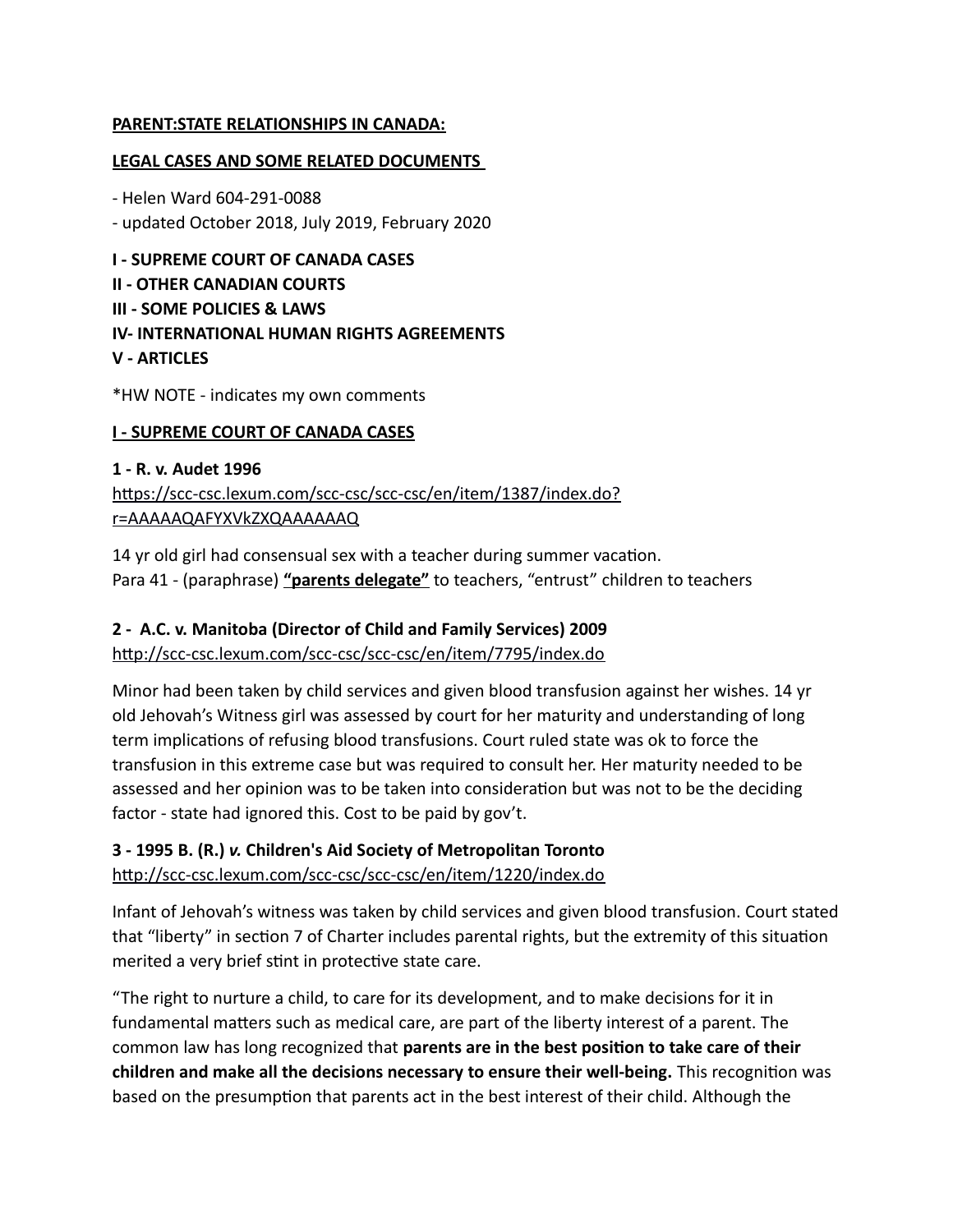philosophy underlying state intervention has changed over time, most contemporary statutes page 318

dealing with child protection matters, and in particular the Ontario Act, while focusing on t**he best interest of the child, favour minimal intervention**. In recent years, **courts have expressed some reluctance to interfere with parental rights, and state intervention has been tolerated only when necessity was demonstrated, thereby confirming that the parental interest in bringing up, nurturing and caring for a child, including medical care and moral upbringing, is an individual interest of fundamental importance to our society."**

# **4 - Kimberly Nixon v. Vancouver Rape Relief Society - and - British Columbia Human Rights Tribunal**

<http://scc-csc.lexum.com/scc-csc/scc-l-csc-a/en/item/11008/index.do> SCC refused the appeal upholding BC Crt of Appeal decision. <http://www.canlii.org/en/bc/bcca/doc/2005/2005bcca601/2005bcca601.html>

A genetic male trans person sought to be a volunteer at the Rape Crisis Centre. VRR has a "woman-only" and "woman-only space" policy and refused. VRR's **right as a non-profit charitable org to DEFINE what "woman" is was upheld**. VRR defines "woman" for their programs as someone who has the life experience of growing up and being female.

#### **5 - R v Jones 1986**

#### <http://scc-csc.lexum.com/scc-csc/scc-csc/en/item/165/index.do>

An Alberta preacher was educating his own and other children at his church and had not tried to certify the 'school' as required saying he did not acknowledge authority of state before God, and that the authorities would not consider an application for certification by him fairly as they did not have to follow court-like process.

Court ruled the state has a legitimate interest in the education of children and the requirement to certify the school was reasonable and not an infringement of religious freedom, and that"

**"The court would no doubt intervene if,** in exercising their functions, the school authorities sought to **impose arbitrary standards** or if they, in other respects, **acted in a manner that was fundamentally unfair. Such would be the case with the imposition of standards extraneous to educational policy under the Act or with a failure to examine the facts or to fairly consider the appellant's representations. »**

QUOTED FROM US CASE DEFINING LIBERTY : « While this Court has not attempted to define with exactness the liberty thus guaranteed,…. Without doubt, it denotes not merely freedom from bodily restraint but also the right of the individual to contract, to engage in any of the common occupations of life, to acquire useful knowledge, to marry, establish a home and bring up children, »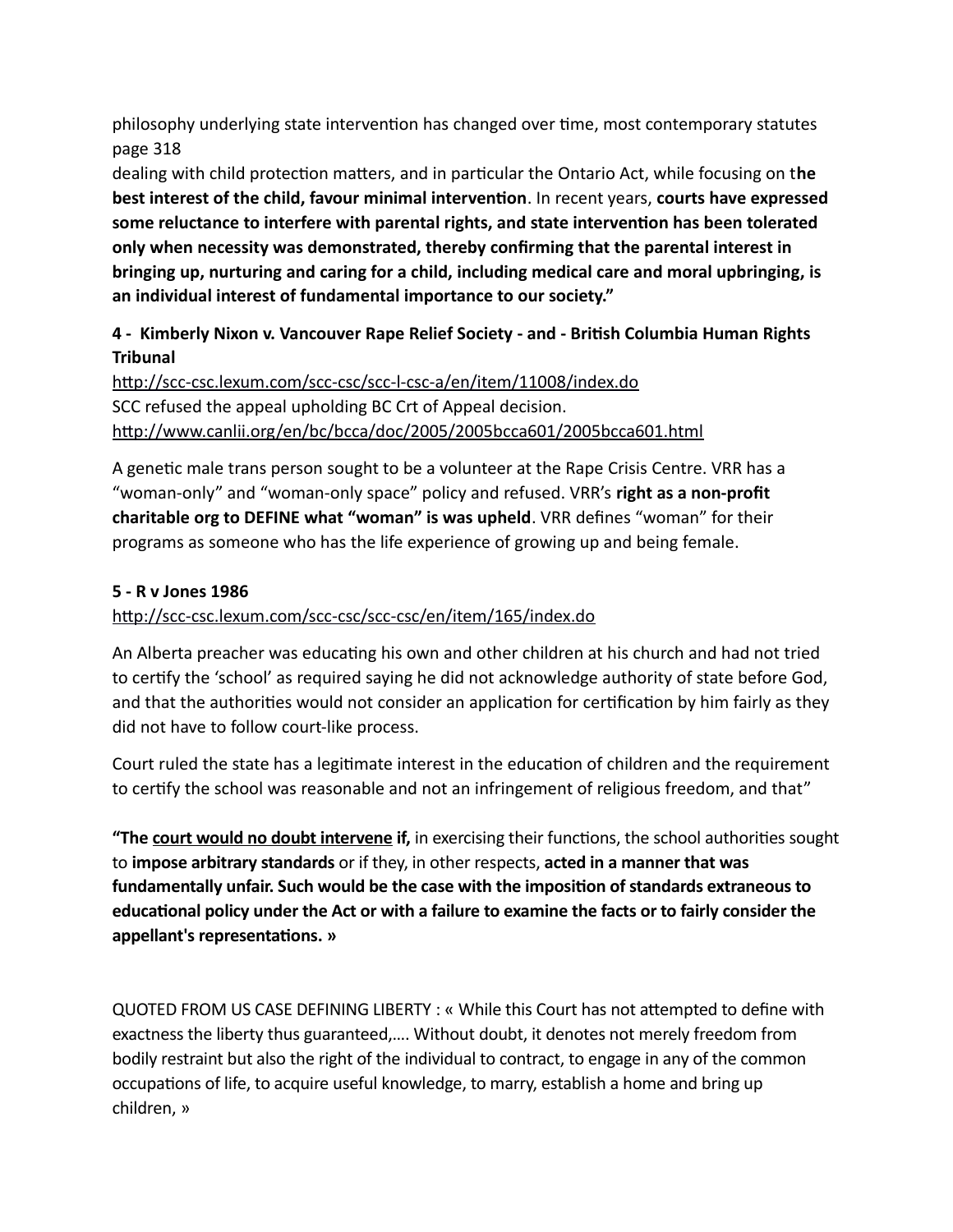« While the Act makes no express reference to divine authority, **it defers to parental authority by allowing home instruction and instruction in private schools, thereby accommodating the State purpose to the preferences of individual parents. «**

«Liberty in [s. 7](https://zoupio.lexum.com/calegis/schedule-b-to-the-canada-act-1982-uk-1982-c-11-en#!fragment/sec7) , the appellant claims, includes the right, as it does in the United States, to bring up his children in the manner he deems fit…. I find it unnecessary to deal with the appellant's contention regarding the meaning of liberty, because in my view, even assuming that liberty as used in [s. 7](https://zoupio.lexum.com/calegis/schedule-b-to-the-canada-act-1982-uk-1982-c-11-en#!fragment/sec7) does include the right of parents to educate their children as they see fit, he has not been deprived of that liberty in a manner that violates [s. 7](https://zoupio.lexum.com/calegis/schedule-b-to-the-canada-act-1982-uk-1982-c-11-en#!fragment/sec7) of the *[Charter](https://zoupio.lexum.com/calegis/schedule-b-to-the-canada-act-1982-uk-1982-c-11-en) «*

### **6 - Amselem** [HW NOTE: DEFINITION OF FREEDOM OF RELIGION]

#### <http://scc-csc.lexum.com/scc-csc/scc-csc/en/item/2161/index.do>

Jewish residents of a condominium/apartment wanted to put up 'succoth'/tents on their balconies for a religious festival. Freedom of religion defined: "sincerely held belief" with "nexus to religion, to divine", court should not inquire about "religious dogma", Court only to determine individual's sincerity of belief and related practice regardless of specific sect's rules. Courts said allowing tents was required to accommodate religious freedom.

# **7 - Canadian Foundation for Children, Youth and the Law v. Canada (Attorney General) 2004** <http://scc-csc.lexum.com/scc-csc/scc-csc/en/item/2115/index.do>

Child protective services sought to revoke the provision in the criminal code that allows for 'spanking'. Court rejected the effort, saying it would create excessive interference by the state in the family sphere, but established limits to 'spanking' (age, method).

#### **8 - Chamberlain v Surrey School District**

#### <http://scc-csc.lexum.com/scc-csc/scc-csc/en/item/2030/index.do>

James Chamberlain, kindergarten teacher, sought permission to have 3 books which portrayed same sex couples as 'resources' that could be optionally used in schools.

Court ruled that "highest morality" in BC School Act means "the Charter", and that "secular" in the BC School Act means (paraphrase) "no preferential treatment for any worldview/sect" and that (paraphrase) "religiously informed belief/opinion could not be excluded from public debate." Court ruled the Surrey School Board had erred in applying its' policies and had not considered **"ALL"** families as required by School Act (or board policy?) in its decision to reject the books and asked the School Board to re-do their decision using proper interpretation.

"The *School Act*'s insistence on secularism and non-discrimination lies at the heart of this case. The Act's **requirement of secularism in s. 76 does not preclude decisions motivated in whole or in part by religious considerations**, provided they are otherwise within the Board's powers. But the Board must act in a way that promotes respect and tolerance for **all the diverse groups** that it represents and serves.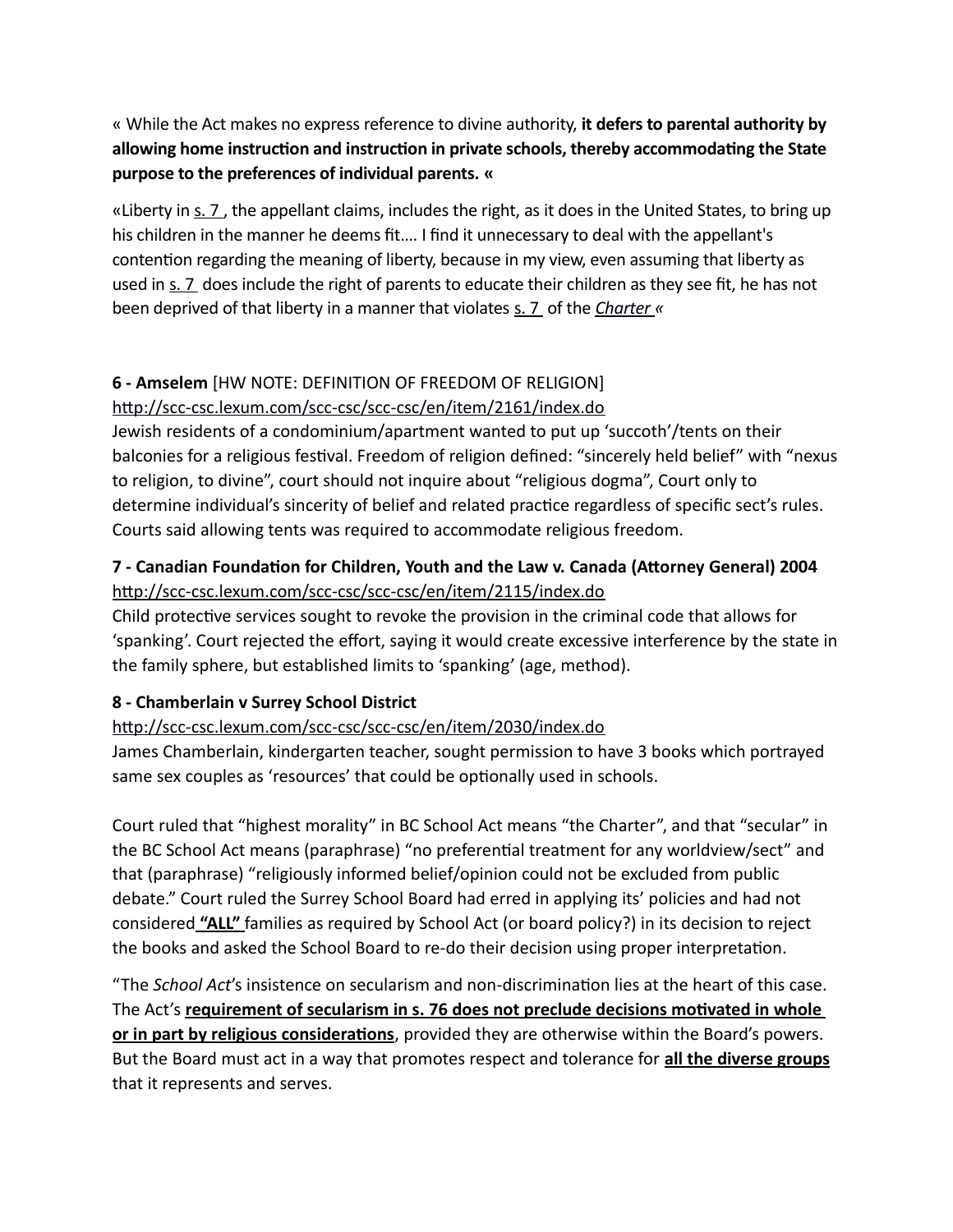The Board's decision is unreasonable because the process through which it was made took the Board outside its mandate under the *School Act.* First, the Board violated the principles of secularism and tolerance in s. 76 of the Act. Instead of proceeding on the basis of **respect for all types of families**, the Board proceeded on an **exclusionary philosophy**, acting on the concern of certain parents about the morality of same-sex relationships, without considering the interest of same-sex parented families and the children who belong to them in receiving **equal recognition and respect in the school system**. Second, the Board departed from its own regulation with respect to how decisions on supplementary resources should be made, which required it to consider the relevance of the proposed material to curriculum objectives and the needs of children of same-sex parented families. Third, the Board applied the wrong criteria. It failed to consider the curriculum's goal that children at the K-1 level be able to discuss their family models [this is not now in the BC K curriculum], and that all children be made aware of the diversity of family models in our society. Instead, the Board applied a criterion of necessity, which was inconsistent with the function of supplementary resources in enriching children's experience through the use of extra materials of local relevance. The Board erred in relying on concerns about cognitive dissonance and age-appropriateness which were **foreclosed by the curriculum** in this case. In the result, the question of whether to approve the books is remanded to the Board.""

"The Board was authorized to approve or not to approve books for classroom use. But its authority is limited by the requirements in s. 76 of the *School Act* to conduct schools on "strictly secular and non-sectarian principles" and to inculcate "the highest morality" while avoiding the teaching of any "religious dogma or creed". **The words "secular" and "non - sectarian" in the Act imply that no single conception of morality can be allowed to deny or exclude opposed points of view.** Disagreement with the practices and beliefs of others, while certainly permissible and perhaps inevitable in a pluralist society, does not justify denying others the opportunity for their views to be represented, or refusing to acknowledge their existence. Whatever the personal views of the Board members might have been, their responsibility to carry out their public duties in accordance with strictly secular and non-sectarian principles included an obligation to **avoid making policy decisions on the basis of exclusionary beliefs**. Section 76 does not prohibit decisions about schools governance that are informed by religious belief. The section is aimed at fostering tolerance and diversity of views, not at shutting religion out of the arena. It does not limit in any way the freedom of parents and Board members to adhere to a religious doctrine that condemns homosexuality but it does prohibit the translation of such doctrine into policy decisions by the Board, **to the extent that they reflect a denial of the validity of other points of view."**

#### HW NOTE:

a - the right to home school and private school is not provided with equal funding. This impacts their "substantive equality" and autonomy, and inhibits their freedom of belief, religion,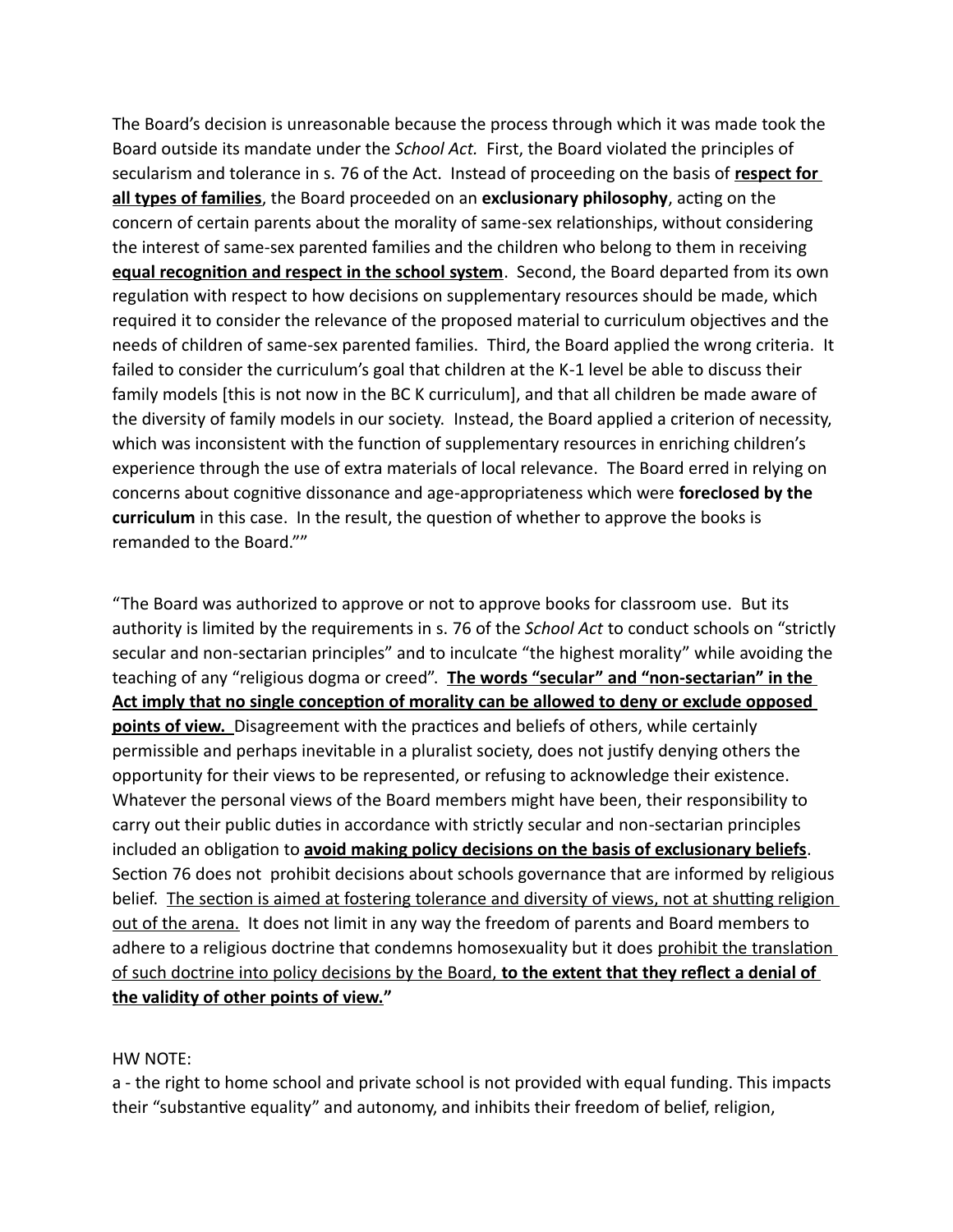association, assembly, expression.

"120 What of the interaction between what is parentally determined to be in the "best interests" of their children and the *[Charter](https://zoupio.lexum.com/calegis/schedule-b-to-the-canada-act-1982-uk-1982-c-11-en)* ? In *Young*, *supra*, L'Heureux-Dubé J. stated that custodial **parents have a duty to ensure, protect and promote the "best interests" of their children. With regard to the content of that duty, L'Heureux-Dubé J. claimed, at p. 38: "That duty includes the sole and primary responsibility to oversee all aspects of day to day life and long-term well-being, as well as major decisions with regard to education, religion, health and well-being."** This is consonant with the more general discussion above about the privileged parental role in the upbringing of their children, whether rooted in [ss. 2](https://zoupio.lexum.com/calegis/schedule-b-to-the-canada-act-1982-uk-1982-c-11-en#!fragment/sec2) (*a*) o[r 7](https://zoupio.lexum.com/calegis/schedule-b-to-the-canada-act-1982-uk-1982-c-11-en#!fragment/sec7) of the  *[Charter](https://zoupio.lexum.com/calegis/schedule-b-to-the-canada-act-1982-uk-1982-c-11-en)* ."

### **9 - Moore v BC Education 2012**

<http://scc-csc.lexum.com/scc-csc/scc-csc/en/item/12680/index.do>

<http://www.ccdonline.ca/en/humanrights/litigation/Moore-Case-Key-Findings-9Nov2012> Boy with learning disability had his special public school educ program cut and went to private school. Importance of equal opportunity for "ALL" students stressed. Huge costs incurred to gov to address disability needs.

"Adequate special education is not a dispensable luxury," Judge Abella said for a 9-0 majority. "For those with severe learning disabilities, it is the ramp that provides access to the statutory commitment to education made to*all* **children** in British Columbia."

# **10 - Ross v. New Brunswick School District No. 15**

#### http://scc-csc.lexum.com/scc-csc/scc-csc/en/item/1367/index.do\

A teacher made very public anti-Semitic comments in his off duty time. This went to court and to judicial review. **"Poisoned" school environment** was issue and how to deal with it. SCC upheld his being fired or given non-teaching position but not permanent ban.

"a reasonable inference is sufficient in this case to support a finding that R's continued employment impaired the educational environment generally in creating the "poisoned" environment. R's off-duty conduct impacted upon the educational environment in which he taught. . R's off-duty conduct impacted upon the educational environment in which he taught. **Public school teachers assume a position of influence and trust over their students and must be seen to be impartial and tolerant.** By **their conduct, teachers, as "medium" of the educational message (the values, beliefs and knowledge sought to be transmitted by the school system), must be perceived as upholding that message. A teacher's conduct is evaluated on the basis of**  his or her position, rather than whether the conduct occurs within or outside the classroom. A **school board has a duty to maintain a positive school environment for all persons served by it and it must be ever vigilant of anything that might interfere with this duty.** It is not sufficient for a school board to take a passive role. Here, the Board found that **the School Board failed to maintain a positive environment** and concluded that the School Board had discriminated in its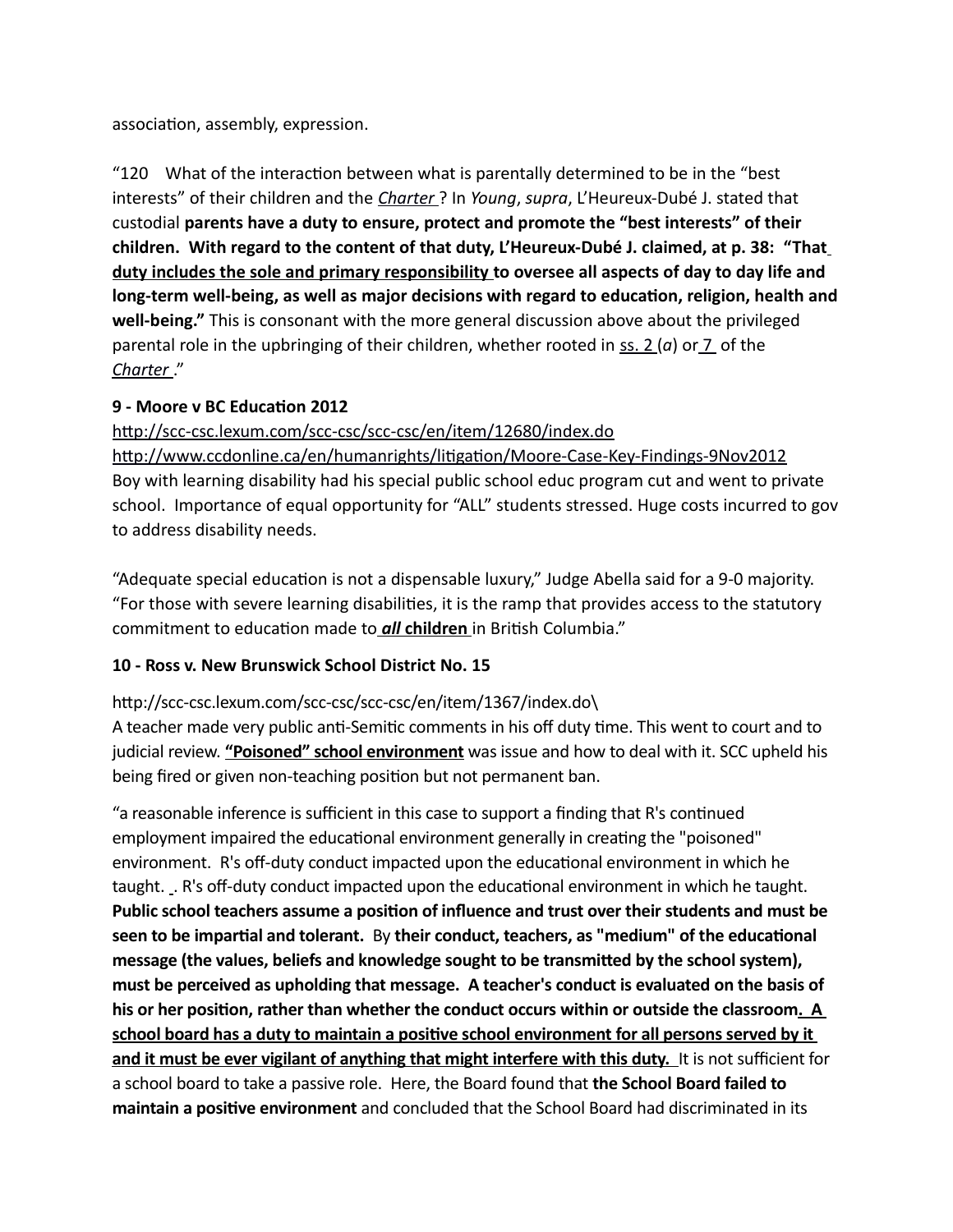failure to take a **proactive approach to the controversy surrounding R, thus suggesting the acceptance of R's views and of a discriminatory learning environment.**

… This involves a close attention to context. Here, the educational context must be considered when **balancing R's freedom to make discriminatory statements against the right of the children in the School Board to be educated in a school system that is free from bias, prejudice and intolerance; relevant to this particular context is the vulnerability of young children to messages conveyed by their teachers.** The employment context is also relevant to the extent that the state, as employer, has a duty to ensure that the fulfilment of public functions is undertaken in a manner **that does not undermine public trust and confidence.** Teachers are also employees of a school board and a **teacher's freedoms must be balanced** against the school board's right to operate according to its own mandate. The anti-Semitism context is relevant as well because the Board's order was made to remedy the discrimination within the public school system that targeted Jews. In its order, the Board balanced R's freedoms against the ability of the School Board to provide a discrimination-free environment and against the interests of Jewish students; it may therefore be entitled to greater deference. An attenuated level of  $s. 1$  justification is appropriate in this case in light of the nature of the rights allegedly infringed by the order. The expression sought to be protected is at best tenuously connected to the core values of freedom of expression. R's religious belief, which denigrates and defames the religious beliefs of others, erodes the very basis of the guarantee in [s. 2](https://zoupio.lexum.com/calegis/schedule-b-to-the-canada-act-1982-uk-1982-c-11-en#!fragment/sec2) (*a*) of the *[Charter](https://zoupio.lexum.com/calegis/schedule-b-to-the-canada-act-1982-uk-1982-c-11-en)* . **R's religious views serve to deny Jews respect for dignity and equality.**

**…** While the evidence did not establish a direct link between the poisoned educational environment and R's anti-Semitic views, it is sufficient that the **Board found it "reasonable to anticipate" that there was a causal relationship between R's conduct and the harm.** R's removal from his teaching position was thus necessary to ensure that **no influence of this kind is exerted by him upon his students and to ensure that the educational services are discrimination-free."**

HW NOTE: "Harm" evidence is in the thousands of students avoiding public schools, and the parents' opposition. This shows "eroded trust". Many teachers and politicians etc are taking a public stand highly critical of some parents'/children's beliefs. This shows "bias" in the system.

### **11 - Board of School Trustees of School District No. 44 (North Vancouver) v. Jubran and BC HRT 2005**

#### <http://scc-csc.lexum.com/scc-csc/scc-l-csc-a/en/item/12398/index.do>

Appeal dismissed with costs to Jubran.

BC COurt of Appeal Jubran case

#### <http://www.canlii.org/en/bc/bcca/doc/2005/2005bcca201/2005bcca201.html>

Jubran was bullied for 5 years in high school including anti-homosexual slurs though neither he nor his bullies identified him as homosexual. Jubran criminally assaulted one attacker in school. School dealt with bullies but more would always appear. BC HRT said **School District was responsible for harassment/discrimination-free environment**. Schools became legally required to 'cover their legal asses" with 'codes of conduct' and 'programs' that feature BC Human right s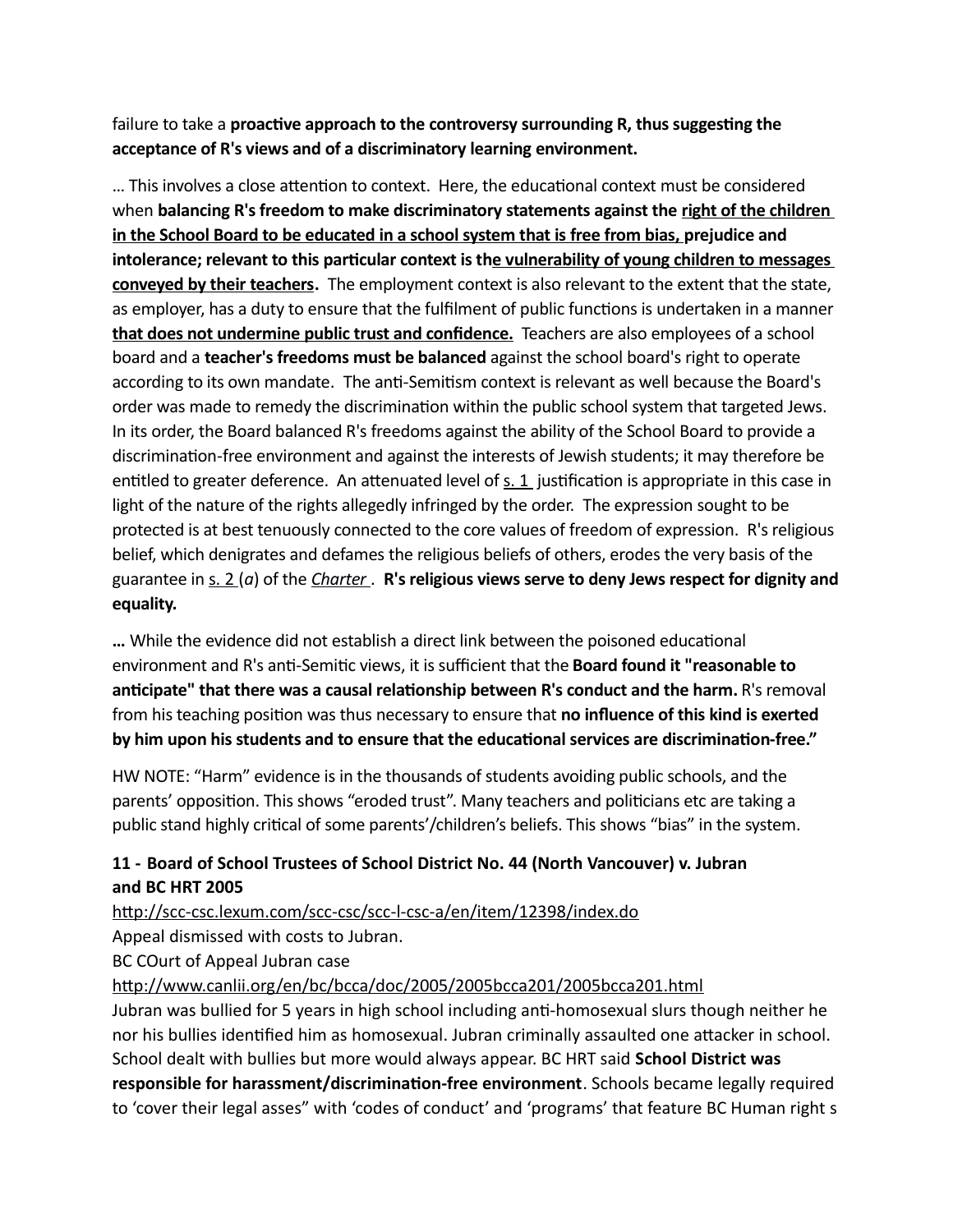code categories. Supreme Crt of BC said no because he was not actually homosexual, Appeal Court upheld BC HRT. SCC upheld Appeal crt.

#### HW NOTE:

a - Schools can do REASONABLE MEASURES to keep students safe but in the end **REASONABLE MEASURES ARE INSUFFICIENT** and CANNOT GUARANTEE SAFETY OF STUDENT IN OR OUT OF SCHOOL - esp with CYBER BULLYING, allergies, disabilities and mental health issues.

Yet students have the right to security of person. NEED MORE WAYS TO ACCOMMODATE THIS RIGHT. The **School environment itself create the conditions of vulnerability to attack.**

b - BC HR Code does not cover many 'categories' that students are attacked/harassed with: 'slut', 'douche bag', 'jerk', 'idiot', 'ugly', 'loser', 'stupid', overweight/underweight, etc. Thus some kids are not protected.

c - Privacy Rights: students should not have to discuss/disclose their own or their family members' sexual/gender issues /identity or any other information to get protection from bullying.

d - Schools protect themselves from legal action by following these measures BUT students are not protected. Out of school and cyber-bullying are not schools' legal concern.

e - The inability of schools to admit their inability to protect students, and their lack of provision for accommodation to address, and their passive acceptance of forced attendance in the face of bullying and unsafety demonstrates that THIS IS NOT ABOUT SAFETY OF STUDENTS.

f - Does anyone know or care about what actually happened to Azmi Jubran? Where/how is he now? Why did no one allow him to stay out of school and have alternate delivery /accommodation? Did anyone tell his parents about home schooling options? Funding?

#### **12 - Symes v. Canada 1993**

<https://scc-csc.lexum.com/scc-csc/scc-csc/en/item/1093/index.do>

A lawyer mother hired a nanny and deducted the cost as a business expense and not as "child care expenses". SCC agreed that these are not business expenses, that child care expenses covers the issue.

HW NOTE: Child care consistently referred to as a "BURDEN": this seems to denigrate children.

HW NOTE: "Work" not defined, or not defined to include work of parental child care.

MAJORITY:"it is equally clear that the need which is met by child care expenses exists regardless of the appellant's business activity…. Finally, the appellant's decision to have children should not be viewed solely as a consumption, or personal, choice. "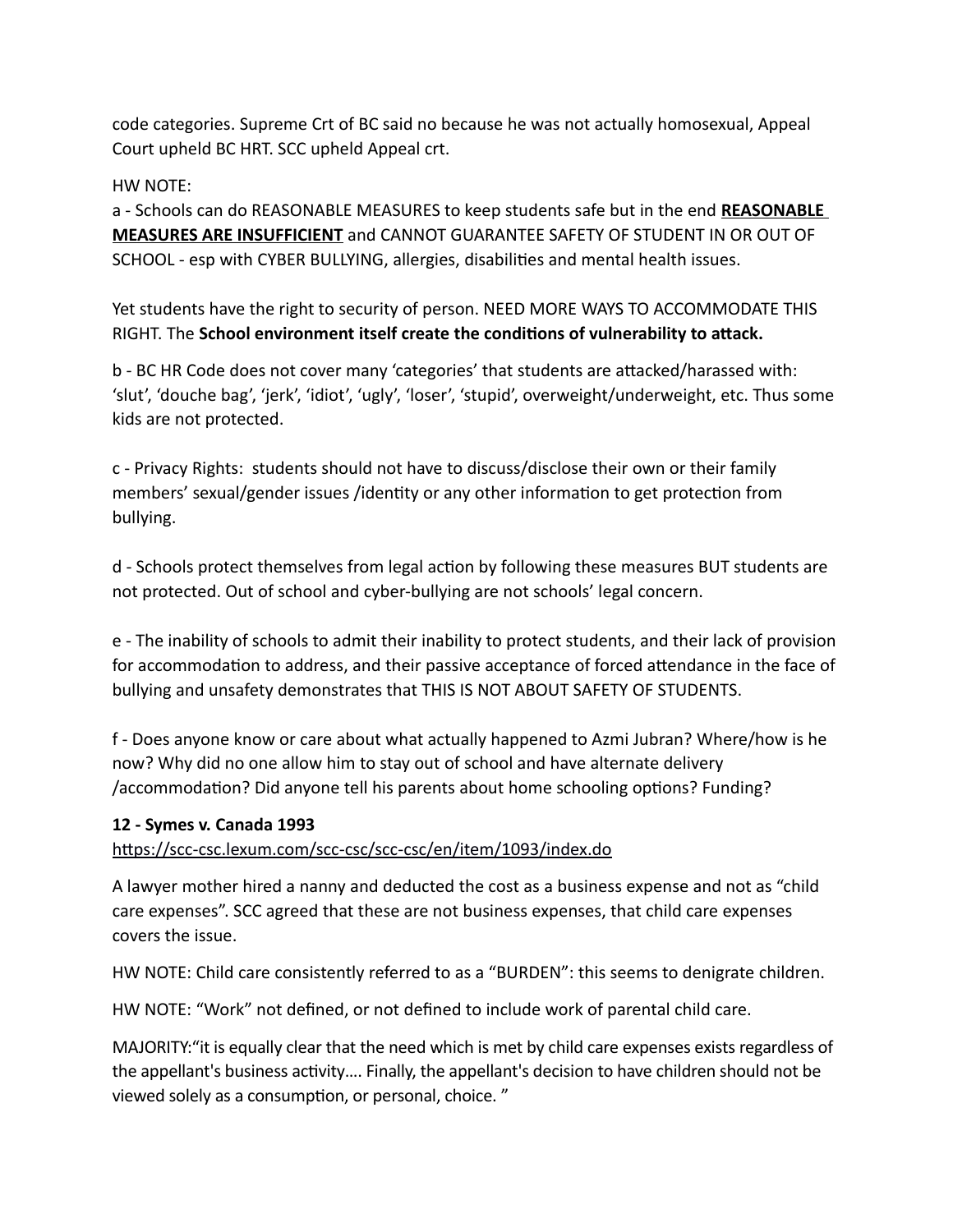"While it is clear that women disproportionately bear the burden of child care in society, it has not been shown that women disproportionately incur child care expenses. Although the appellant has overwhelmingly demonstrated how the issue of child care negatively affects women in employment terms, proof that women incur social costs is not sufficient proof that they incur child care expenses."

"…it is equally clear that the need which is met by child care expenses on the facts of this case, namely, the care of the appellant's children, exists regardless of the appellant's business activity. The expenses were incurred to make her available to practise her profession rather than for any other purpose associated with the business itself…. a fourth point of analysis, I am uncomfortable with the suggestion that the appellant's decision to have children should be viewed solely as a consumption choice. I frankly admit that there is an element of public policy which feeds my discomfort. In *Brooks v. Canada Safeway Ltd.*, [1989] 1 S.C.R. 1219, Dickson C.J. stated (at p. 1243):

That those who bear children and benefit society as a whole thereby should not be economically or socially disadvantaged seems to bespeak the obvious. It is only women who bear children; no man can become pregnant ... it is unfair to impose all of the costs of pregnancy upon one half of the population."

"Pregnancy and childbirth decisions are associated with a host of competing ethical, legal, religious, and socioeconomic influences, and to conclude that the decision to have children should -- in tax terms -- be characterized as an entirely personal choice, is to ignore these influences altogether. While it might be factually correct to regard this particular appellant's decision to have children as a personal choice, I suggest it is more appropriate to disregard any element of personal consumption which might be associated with it."

"in general terms, I am of the view that child care expenses are unique" "In *Proposals for Tax Reform* (1969) (E. J. Benson, Minister of Finance), the following approach to child care expenses is advocated (at p. 15):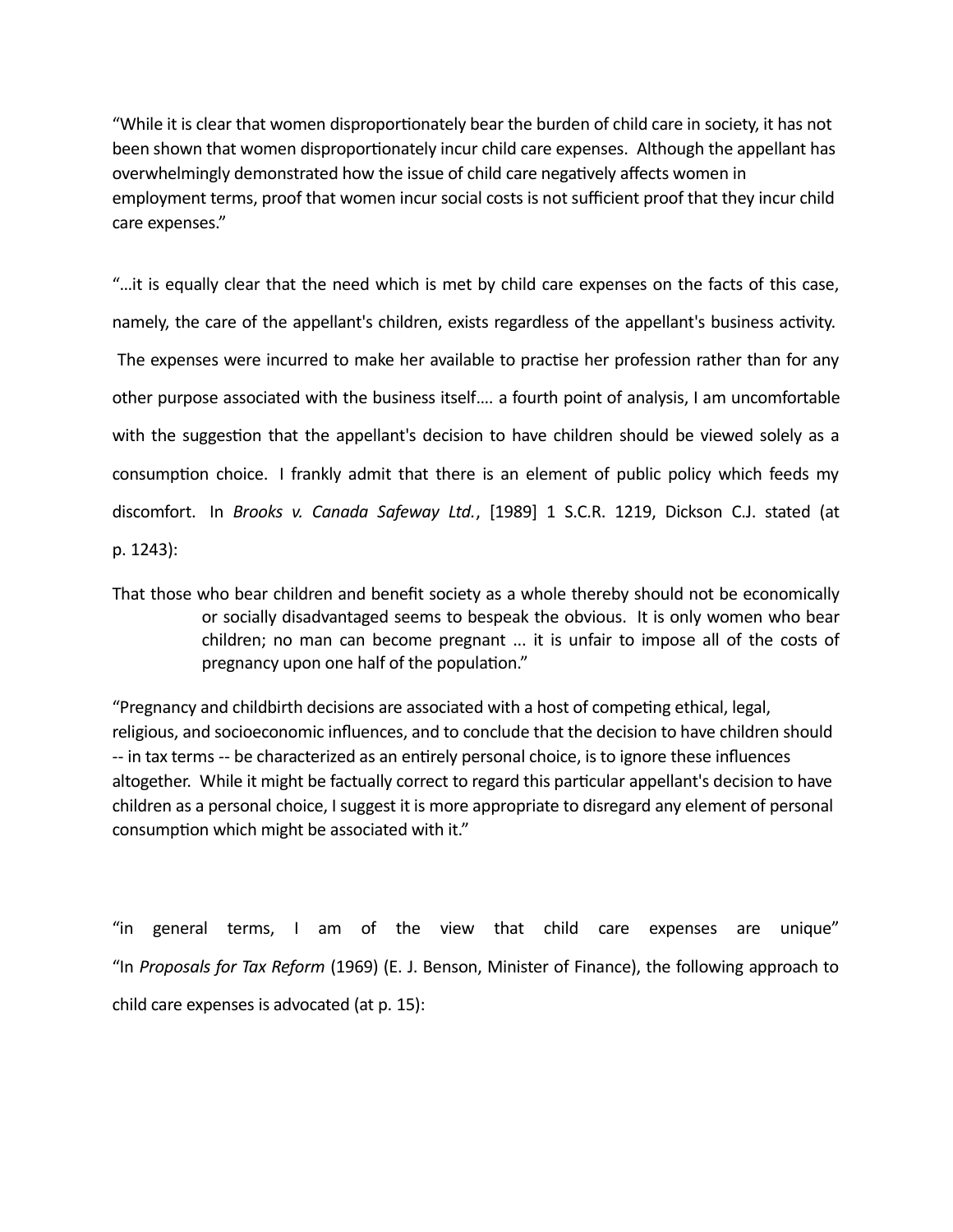2.7 We propose to permit deduction of the child care expenses that face many working parents today. The problem of adequately caring for children when both parents are working, or when there is only one parent in the family and she or he is working, is both a personal and a social one. We consider it desirable on social as well as economic grounds to permit a tax deduction for child care expenses, under carefully controlled terms, in addition to the general deduction for children.

2.9 This new deduction for child care costs would be a major reform. While it is not possible to make an accurate forecast of the number who would benefit from this new deduction, it seems likely to be several hundred thousand families. It would assist many mothers who work or want to work to provide or supplement the family income, but are discouraged by the cost of having their children cared for. [Emphasis added.]"

[HW note: what women WANT is core to the legislation.]

"The proposals do not specify the kind of "work" which is to be encouraged, and the language of s. 63 clearly addresses income from business."

"Section 15(1) guarantees more than formal equality; it guarantees that equality will be mainly concerned with "the impact of the law on the individual or the group concerned": *Andrews*, at p. 165. McIntyre J. stated (at p. 164) that equality

is a comparative concept, the condition of which may only be attained or discerned by comparison with the condition of others in the social and political setting in which the question arises. It must be recognized at once, however, that every difference in treatment between individuals under the law will not necessarily result in inequality and, as well, that identical treatment may frequently produce serious inequality. [Emphasis added.]

… the goal is to ensure that "a law expressed to bind all should not because of irrelevant personal differences have a more burdensome or less beneficial impact on one than another": *Andrews*, at p. 165."

"McIntyre J. stated (at p. 174):I would say then that discrimination may be described as a distinction, whether intentional or not but based on grounds relating to personal characteristics of the individual or group, which has the effect of imposing burdens, obligations, or disadvantages on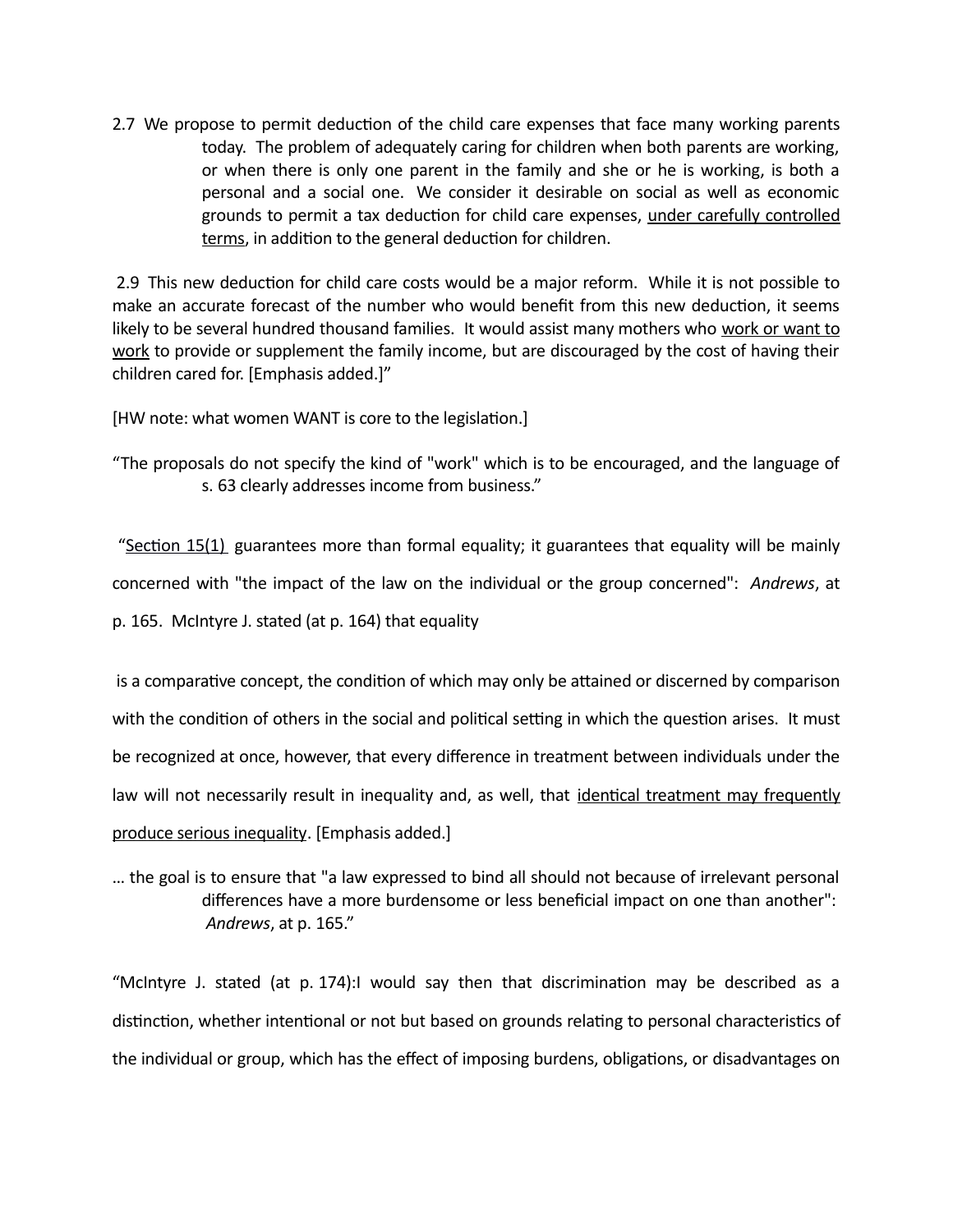such individual or group not imposed upon others, or which withholds or limits access to opportunities, benefits, and advantages available to other members of society."

"In the same case, McIntyre J. came to the related conclusion that *animus* is irrelevant to discrimination. A finding of discrimination can be made even if there has been no intention to discriminate."

DISSENTING To conclude that s. 63 intends to limit the opportunity for a businesswoman to deduct child care expenses is antithetical to the whole purpose of the legislation, which was aimed at helping working women and their families bear the high cost of child care. … The fact that the government has provided that a deduction for child care expenses be available to all {NOTE ERROR - NOT 'ALL'} parents, including employed persons, who ordinarily enjoy very few deductions, indicates governmental recognition that child care is a legitimate expense of working parents, in particular mothers.

#### **13 - SCC Young v Young - 1993**

<https://www.canlii.org/en/ca/scc/doc/1993/1993canlii34/1993canlii34.html>

- concern about Jehovah's witness parenting by ex

- definition of "the best interests of the child" refined

- definition of "harm" to a child and "risk" refined

- review of "vagueness" in a law (HW NOTE: 'vagueness' in a law is contrary to principles of fundamental justice)

- expert testimony not always useful: "Expert testimony, while helpful in some circumstances, is often inconclusive and contradictory because such assessments are both speculative and may be affected by the professional values and biases of the assessors themselves. Experts are not always better placed than parents to assess the needs of the child. The person involved in day to day care may observe changes in the child that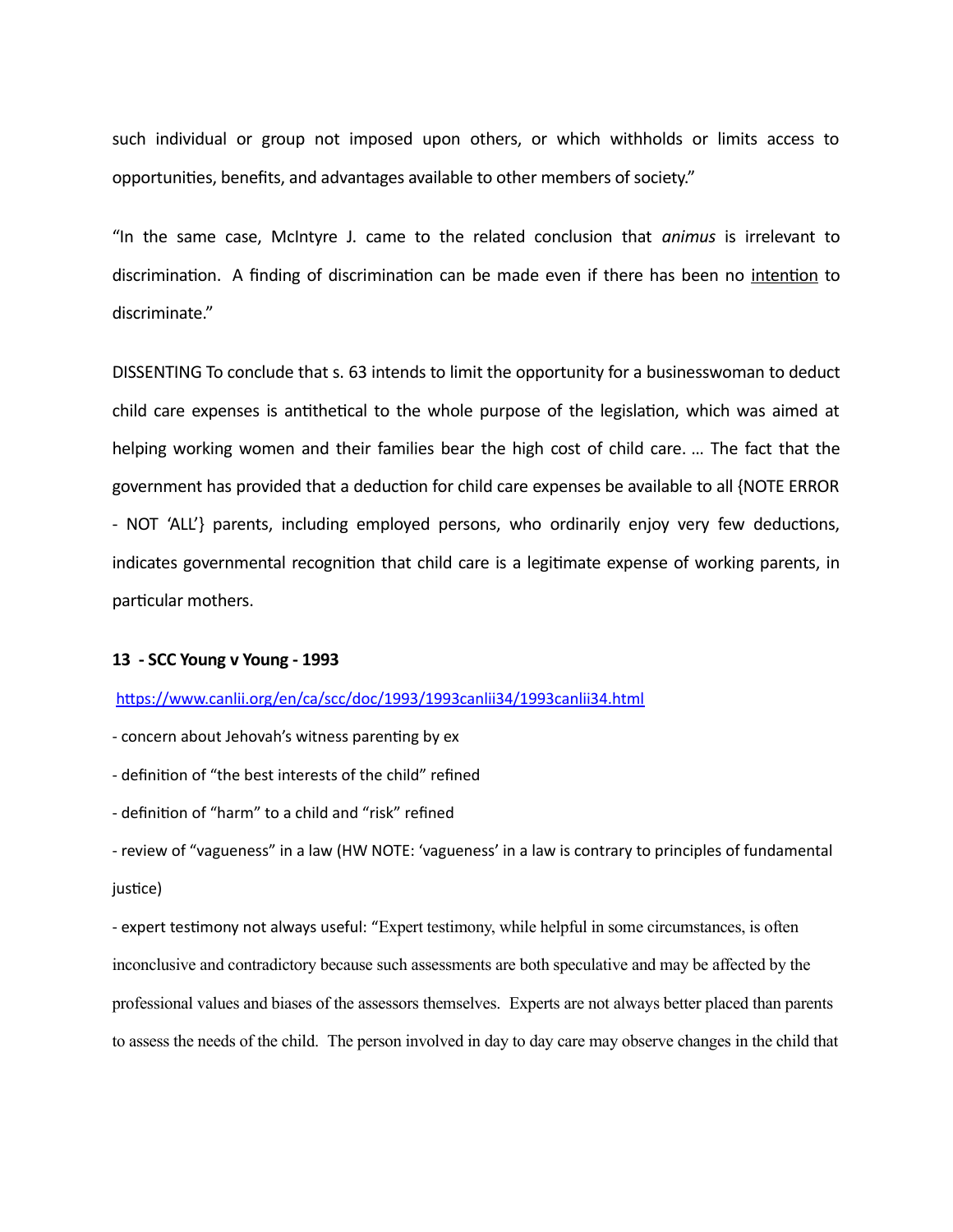could go unnoticed by anyone else and normally has the best vantage point from which to assess the interests

of the child."

#### **II - OTHER COURTS**

#### **1 - Chris Kempling v BCCT**

#### <http://www.courts.gov.bc.ca/jdb-txt/ca/05/03/2005bcca0327err1.htm>

SCC denied application to appeal. Teacher/counsellor was reprimanded by BCCT for his statements critical of 'homosexuality' in media which was found to be "stereotypical." He fought based on freedom of expression and religion. Court said issue was importance of "**ensuring a tolerant and discrimination-free environment, and restoring and upholding the integrity of the school system."**<sup>[\[11\]](http://en.wikipedia.org/wiki/Chris_Kempling#cite_note-bccadecision-11)</sup> The Court determined that, as Kempling had not introduced evidence to identify his religion or establish its tenets, no violation of his right to freedom of religion could be established.

HW NOTE: The importance of a PUBLIC CONFIDENCE IN the PUB SCHOOL SYSTEM and non-DISRUPTED, INCLUSIVE SCHOOL ENVIRONMENT IS PARAMOUNT.

**"Para 3 - …***Ross v. New Brunswick School District No. 15*, [1996] 1 S.C.R. 825 at para. 44, as indicative of the consequences to be inferred:

The reason why **off-the-job conduct may amount to misconduct is that a teacher holds a position of trust, confidence and responsibility.** If he or she acts in an improper way, on or off the job, there may be a **loss of public confidence in the teacher and in the public school system, a loss of respect by students for the teacher involved,** and other teachers generally, and there may be controversy within the school and within the community which disrupts the proper carrying on of the education system."

#### **2 - BCTF v BCPSEA 2013**

[http://www.bcpsea.bc.ca/documents/Publications-@Issue/2013%20BCCA%20241%20British](http://www.bcpsea.bc.ca/documents/Publications-@Issue/2013%20BCCA%20241%20British%20Columbia%20Teachers%20Federation%20v%20%20British%20Columbia%20%20%20%20.pdf) [%20Columbia%20Teachers%20Federation%20v%20%20British%20Columbia](http://www.bcpsea.bc.ca/documents/Publications-@Issue/2013%20BCCA%20241%20British%20Columbia%20Teachers%20Federation%20v%20%20British%20Columbia%20%20%20%20.pdf) [%20%20%20%20.pdf](http://www.bcpsea.bc.ca/documents/Publications-@Issue/2013%20BCCA%20241%20British%20Columbia%20Teachers%20Federation%20v%20%20British%20Columbia%20%20%20%20.pdf)

Appeal Crt ruled that it is OK for teachers to distribute BCTF political policy materials in parentteacher interviews, post BCTF posters at school, and wear BCTF slogan buttons - these actions are allowable under CHARTER freedom of expression and do not compromise education BUT there is a need to further define or limit this freedom in future court cases so that EDUCATIONAL ENVIRONMENT is not harmed. The right of students to be educated in an environment FREE FROM BIAS was at issue.

\*HW NOTE: It did this because it made an inappropriate analogy using a case related to advertising in elections: more-or-less equally powerful/well-funded groups were able to mount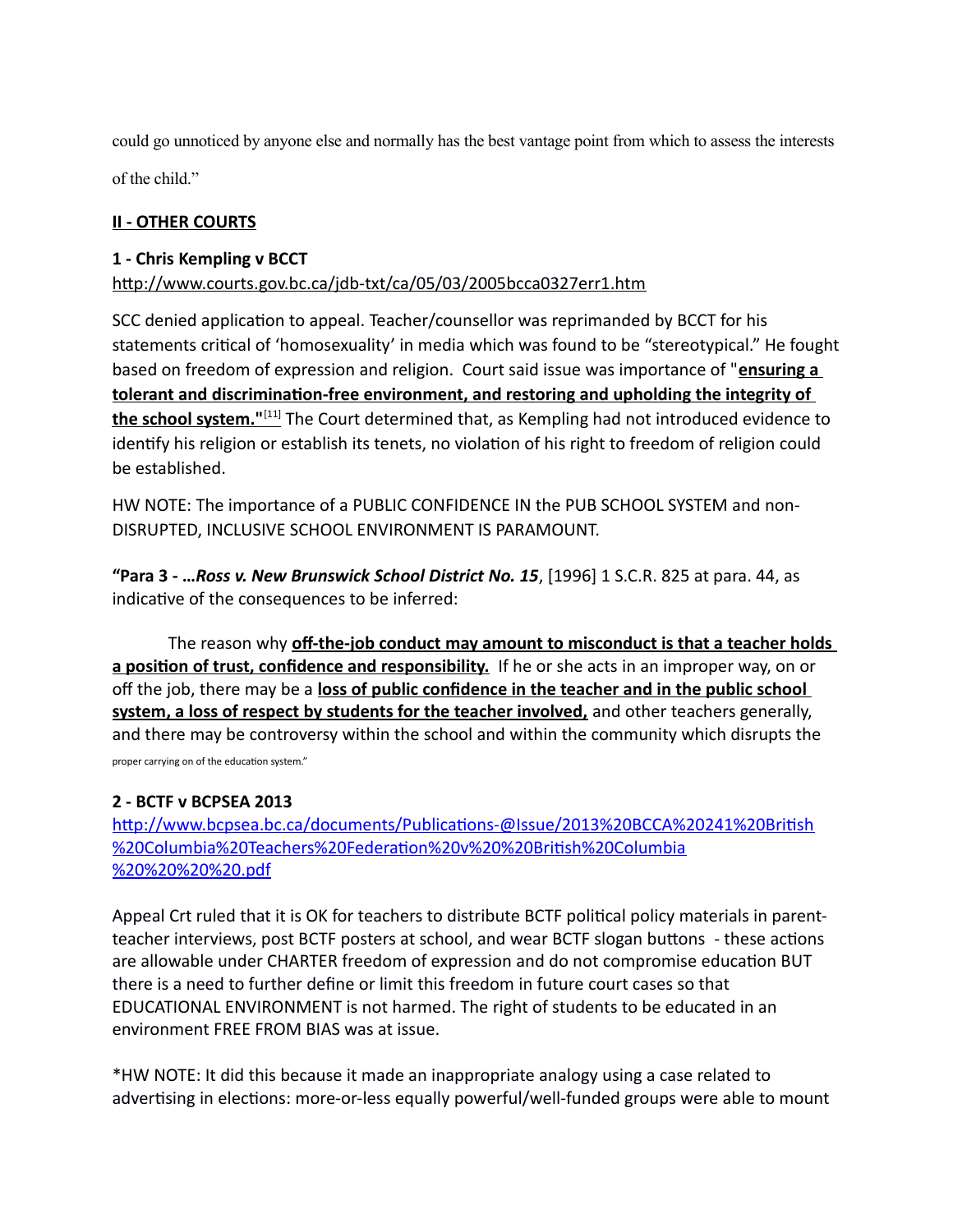that legal challenge. Now teachers are emboldened to discuss BCTF positions and issues with students in class time (eg about the job action 2010-2011 and strike 2014) in elementary and high school.

63 - "I see no reason why **students should receive less protection from the monopolization of the discourse of a societal issue than adults** who are subjected to a flood of discourse on an electoral issue by proponents of one side to that issue. In the **case of the students, the monopolization on the issue may deprive them of their right to be educated in a school system that is free from bias.**"

HW NOTE: the decision took no account or the POWER IMBALANCE between teachers and students and parents, ie that teachers have recourse to Union and professional org protection and funding for legal cases and their clients do not. Therefore quasi- "monopolization" is quite easy to effect.

Judge cited:

"[57] In *Ross v. New Brunswick School District No. 15*, [1996] 1 S.C.R. 825, Mr. Justice La Forest described a school at 856 – 857 as:

... a **communication centre for a whole range of values** and aspirations of a society. In large part, it defines the values that transcend society through the educational medium. The school is an arena for the exchange of ideas and must, therefore, be premised upon principles of tolerance and impartiality so that **all persons within the school environment feel equally free to participate**. As the Board of Inquiry stated, a school board has a duty to **maintain a positive** school environment for **all** persons served by it."

HW NOTE "FEEL EQUALLY FREE"; "FEEL", "ALL": all students (and parents) do not feel equally free, despite the rules that indicate that they are 'equal'. This is why many leave the public school system at very significant cost.

"[58] One cannot argue with the proposition that open communication and debate about public, political issues is a hallmark of the free and democratic society that the *Charter* is designed to protect. But at 874 Mr. Justice La Forest also described:

... the right of the children in the **School Board "to be educated in a school system that is free from bias, prejudice and intolerance**", a right that is underscored by s. 5(1) of the [*Human Rights Act*, R.S.N.B. 1973, c. H-11] and entrenched in s. 15 of the *Charter*. [Emphasis added.]"

*3 - 2005 BC Court of Appeal*

*British Columbia Public School Employers' Association v. British Columbia Teachers' Federation*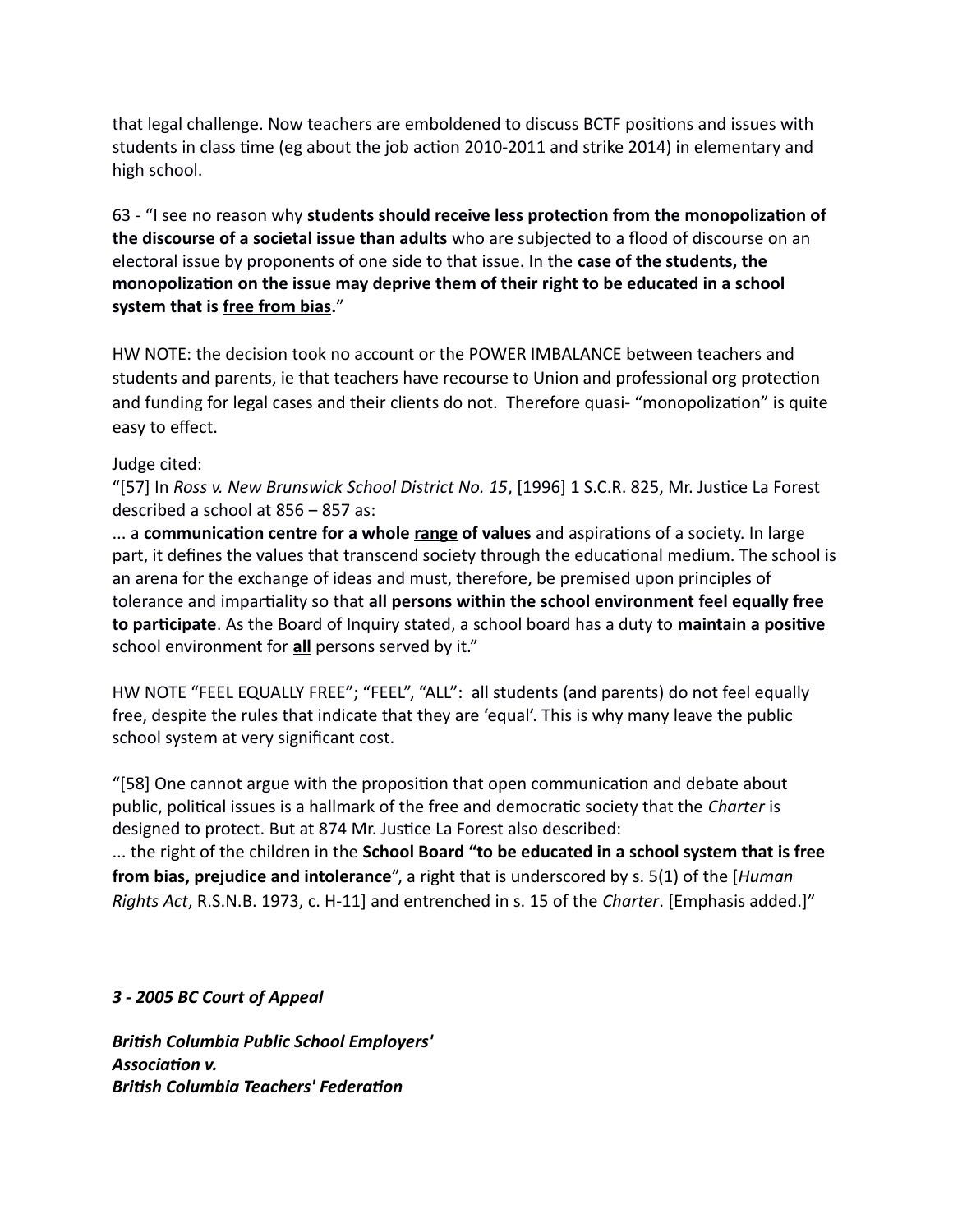#### **[http://www.courts.gov.bc.ca/jdb](http://www.courts.gov.bc.ca/jdb-txt/ca/05/03/2005bcca0393.htm)[txt/ca/05/03/2005bcca0393.htm](http://www.courts.gov.bc.ca/jdb-txt/ca/05/03/2005bcca0393.htm)**

#### **'Munroe'**

**Appeal Crt upheld Arbitrator Munroe's decision so teachers' won 'freedom of expression' right to post BCTF political posters where parents and student can see them, hand out BCTF brochures at parent-teacher mtgs, and discuss class size etc with parents at those mtgs.**

**HW NOTE: one judge of the 3 was opposed and disagreed that there was 'no harm' to learning environment or to trust is school system. There was no mention by any of the negative impact on parents and students' right to expression when teachers' express their views and no mention of the POWER IMBALANCE between 'clients' and teachers.**

### **3 - British Columbia Teachers' Federation v. British Columbia, 2014**

BCTF went to BC Appeal Court over contract issues and based argument successfully on Charter FREEDOM OF ASSOCIATION.

[http://www.bcpsea.bc.ca/documents/Publications-@Issue/2013%20BCCA%20241%20British](http://www.bcpsea.bc.ca/documents/Publications-@Issue/2013%20BCCA%20241%20British%20Columbia%20Teachers%20Federation%20v%20%20British%20Columbia%20%20%20%20.pdf) [%20Columbia%20Teachers%20Federation%20v%20%20British%20Columbia](http://www.bcpsea.bc.ca/documents/Publications-@Issue/2013%20BCCA%20241%20British%20Columbia%20Teachers%20Federation%20v%20%20British%20Columbia%20%20%20%20.pdf) [%20%20%20%20.pdf.](http://www.bcpsea.bc.ca/documents/Publications-@Issue/2013%20BCCA%20241%20British%20Columbia%20Teachers%20Federation%20v%20%20British%20Columbia%20%20%20%20.pdf)

HW NOTE: The BCTF and BCPSEA have huge financial resources to fight legal battles unlike parents and students (education system clients). There is almost no "freedom of association" in public schools for clients.

#### 4 - **Inglis v. British Columbia (Minister of**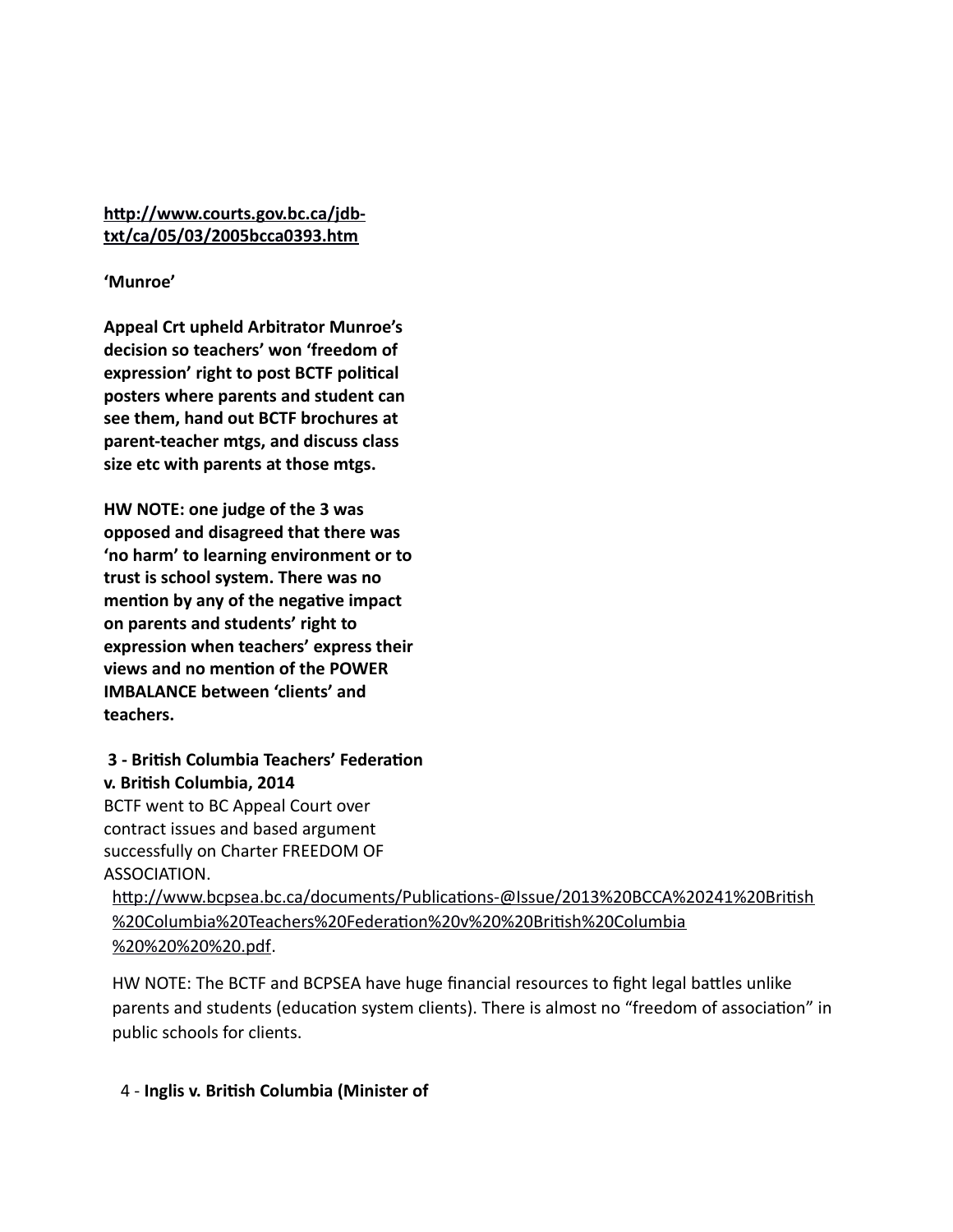#### **Public Safety), 2013 BCSC 2309**

[http://www.courts.gov.bc.ca/jdb](http://www.courts.gov.bc.ca/jdb-txt/SC/13/23/2013BCSC2309.htm)[txt/SC/13/23/2013BCSC2309.htm](http://www.courts.gov.bc.ca/jdb-txt/SC/13/23/2013BCSC2309.htm) Imprisoned mums of babies and young children won the reestablishment of program to have babies with them in prison. Children's 'dn mothers' Charter rights to security or person, breastfeeding, attachment , international HR laws about children and parents, and "fundamental justice" were all factors in winning the case.

#### **5 - Johnstone v. Canada Border Services Agency 2013 - Can Human Rights Tribunal**

Ruling that "child care" is part of "family status" protected ground that must be accommodated. A married mum who worked at the airport said she needed to have certain shifts to accommodate her child care needs, she won back pay.

### [http://decisions.chrt-tcdp.gc.ca/chrt-tcdp/decisions/en/item/73292/index.do?](http://decisions.chrt-tcdp.gc.ca/chrt-tcdp/decisions/en/item/73292/index.do?r=AAAAAQANZmFtaWx5IHN0YXR1cwE) [r=AAAAAQANZmFtaWx5IHN0YXR1cwE](http://decisions.chrt-tcdp.gc.ca/chrt-tcdp/decisions/en/item/73292/index.do?r=AAAAAQANZmFtaWx5IHN0YXR1cwE)

### **6 - Hutchinson v BC - BC** HRT decision upheld by BC Sup Crt 2005 <http://www.courts.gov.bc.ca/jdb-txt/sc/05/14/2005bcsc1421err1.htm>

Disabled woman cared for by her father were allowed to have him paid for her care - family status discrimination - no 'blanket prohibition' on hiring family members.

#### **7 - Tax Court of Canada**

Kwan v. The Queen 2018-09-11

#### 2018 TCC 184

Parents deducted as child care expenses Chinese classes, chess class, etc. CRC said thisis not child care. Court said parents used these to provide care while they were working and CRC cannot define form of non-parental child care this is parents' discretion only.

QUOTES from the [Judgement](https://decision.tcc-cci.gc.ca/tcc-cci/decisions/en/item/344258/index.do)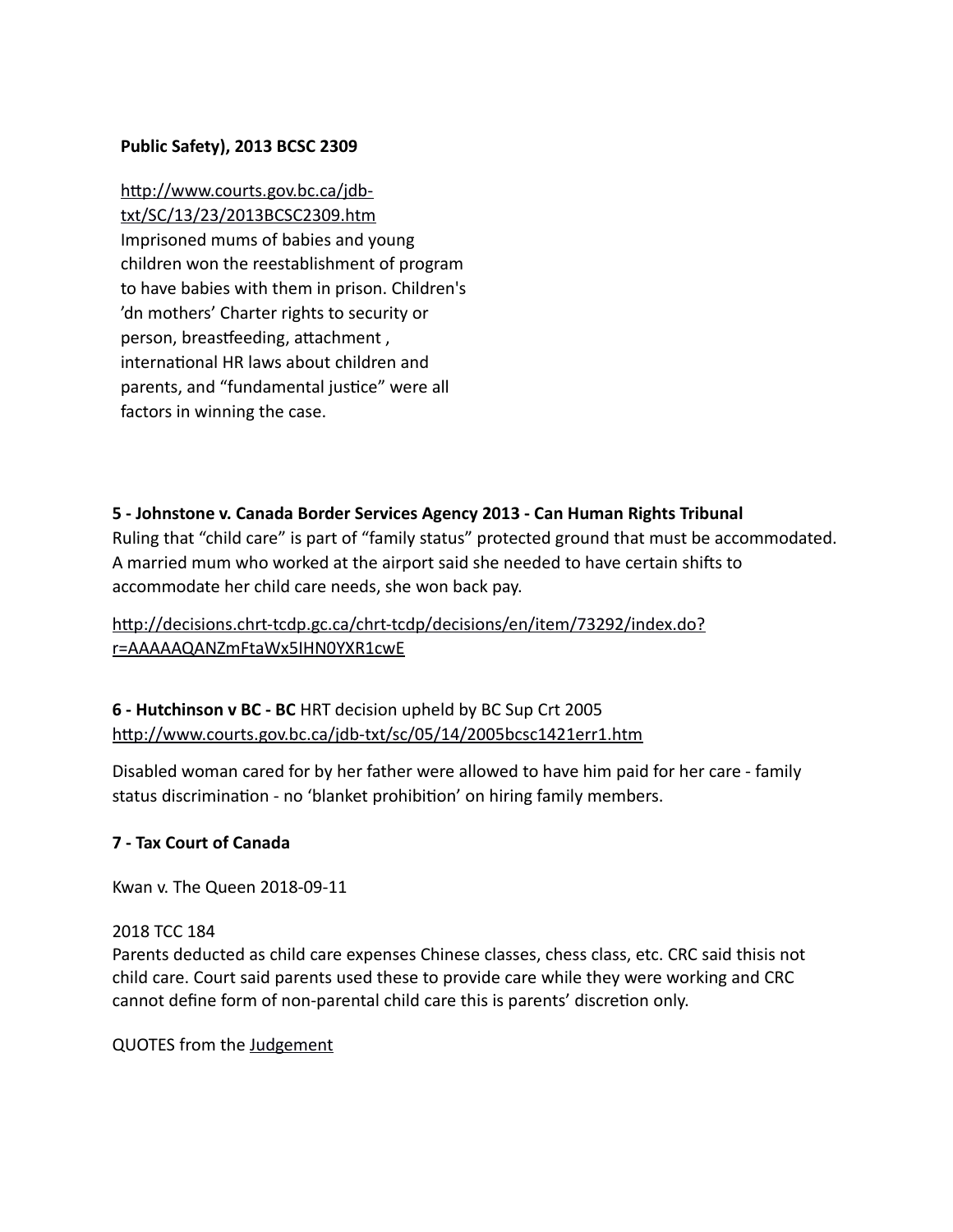- It is not for the state to decide who minds the Appellant's children as long as the expenses claimed are reasonable.
- The taxpayer is responsible for choosing...the child care services he or she wishes to use; the taxpayer makes this choice on the basis of the child's needs, and this choice is an exercise of parental discretion.
- A parent alone has the right to decide when a child 12 or older should stay home alone.

# 8 - Kattenburg v. Canada (Attorney General) - Federal Court in Ontario - 2019 **https://decisions.fct-cf.gc.ca/fc-cf/decisions/en/item/419068/index.do**

Wines sold in Canada from the West Bank were labeled 'made in Isreal'. All agreed that the West Bank was not part of Isreal. Court ruled Canadians' Charter rights to freedom of expression including political and religious expression was violated due to the inaccurate label. "identifying Settlement Wines as being "Products of Israel" is **false, misleading and deceptive**. Moreover, as will be discussed further on in these reasons, labelling Settlement Wines as "Products of Israel" **interferes with the ability of Canadian consumers to make "well informed decisions and well informed and rational choices" in order to be able to "buy conscientiously**"….. Identifying Settlement Wines incorrectly as "Products of Israel" **inhibits the ability of such individuals to express their political views through their purchasing choices**, **thereby limiting their Charter-protected right to freedom of expression**…. [126] One peaceful way in which people can express their political views is through their purchasing decisions. To be able to express their views in this manner, however, **consumers have to be provided with accurate information** as to the source of the products in question….. These labels are thus **false, misleading and deceptive**."

HW NOTE: The federal, provincial, and municipal governments routinely refer to licensed daycare as "high quality", providing "the best start in life", etc. These 'labels' are false advertising because all reviews of daycare quality find it minimal to mediocre, not "high". This false advertising by the government interferes with parents' freedom of expression seen in their purchase of daycare services. In short, if the government did not actively deceive parents about the quality of the care, fewer parents would purchase or use it.

#### **III - OTHER POLICY & LAWS**

#### **1 - STATISTICS CANADA**

Does not allow minors to participate or be involved in surveys or studies (eg teacher responses about students) without written parental consent. Does not allow "passive consent" for data collection and research as BC does. (I have an email from Stats Can explaining this.)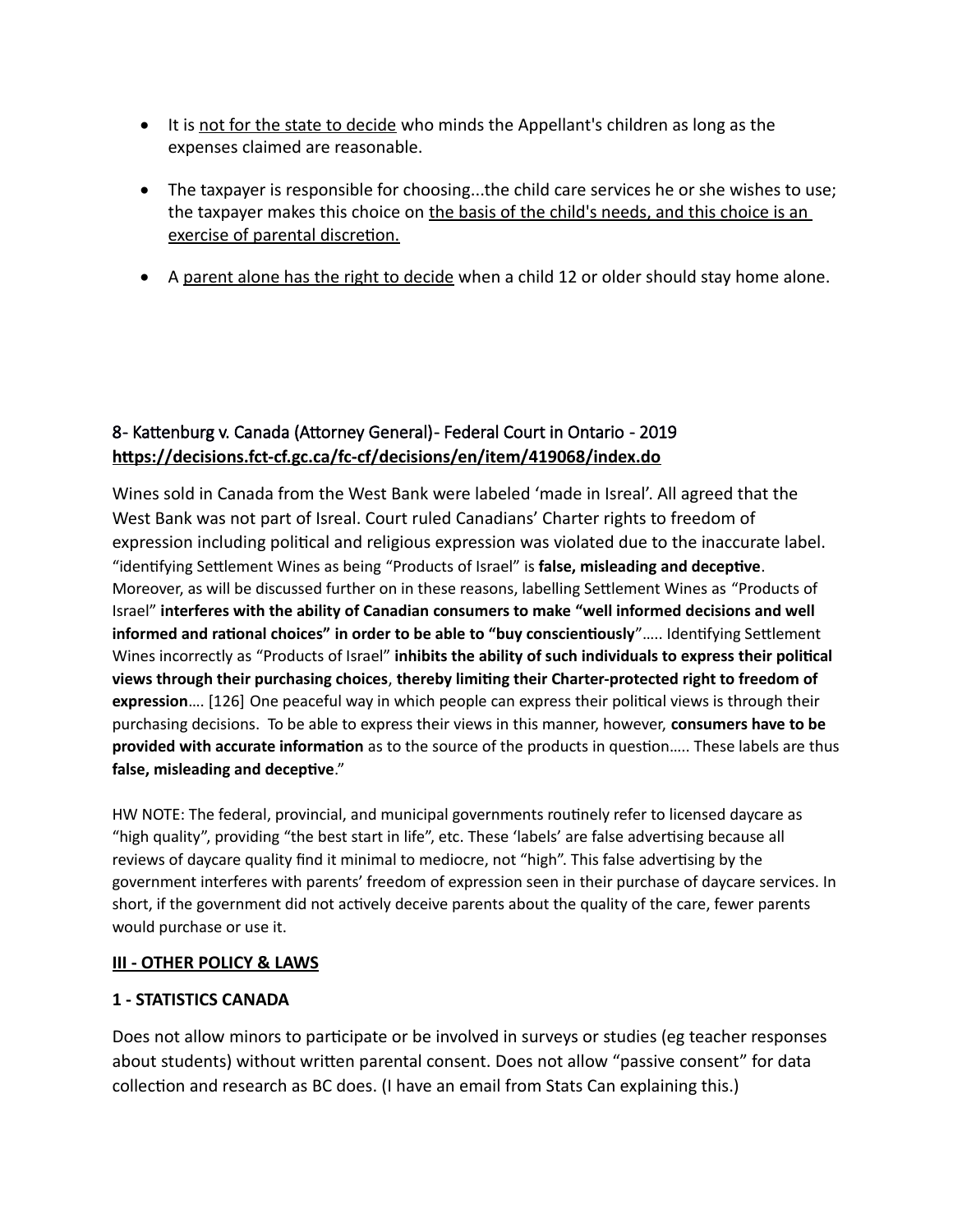#### **2 - INFANT's ACT BC - Mature Minor consent|** [http://www.bclaws.ca/civix/document/id/complete/statreg/96223\\_01#section17](http://www.bclaws.ca/civix/document/id/complete/statreg/96223_01#section17) **Consent of infant to medical treatment**

**17** (1) In this section:

**"health care"** means anything that is done for a therapeutic, preventive, palliative, diagnostic, cosmetic or other health related purpose, and includes a course of health care;

HW NOTE: this is so broadly defined it is nearly all inclusive.

**"health care provider"** includes a person licensed, certified or registered in British Columbia to provide health care.

HW NOTE: overly broadly defined esp due to above def of "health care".

(2) Subject to subsection (3), an infant may consent to health care whether or not that health care would, in the absence of consent, constitute a trespass to the infant's person, and if **an infant provides that consent, the consent is effective and it is not necessary to obtain a consent to the health care from the infant's parent or guardian.**

(3) A request for or consent, agreement or acquiescence to health care by an infant does not constitute consent to the health care for the purposes of subsection (2) unless the health care provider providing the health care

(a) has **explained to the infant and has been satisfied that the infant understands the nature and consequences and the reasonably foreseeable benefits and risks of the health care,** and

(b) has made reasonable efforts to determine and has concluded that **the health care is in the infant's best interests**.

#### HW NOTE:

a -The societal impact - harm to parent/child family relationships - of empowering minors - ie with letting it be known that you can just ignore your parents and get what you want - needs to be considered. Reena Virk was murdered by peers who told her she could get her parents out of her life and get a foster parent.

b - There is a lack of 'checks and balances' in application of this policy. All manner of 'health' related personnel have noticed it and are very loosely interpreting it with no oversight, paperwork, vigilance, eg school counsellors - who are not 'health care providers'.

c -Parents cannot afford the time and cost of law suits and do not know the law.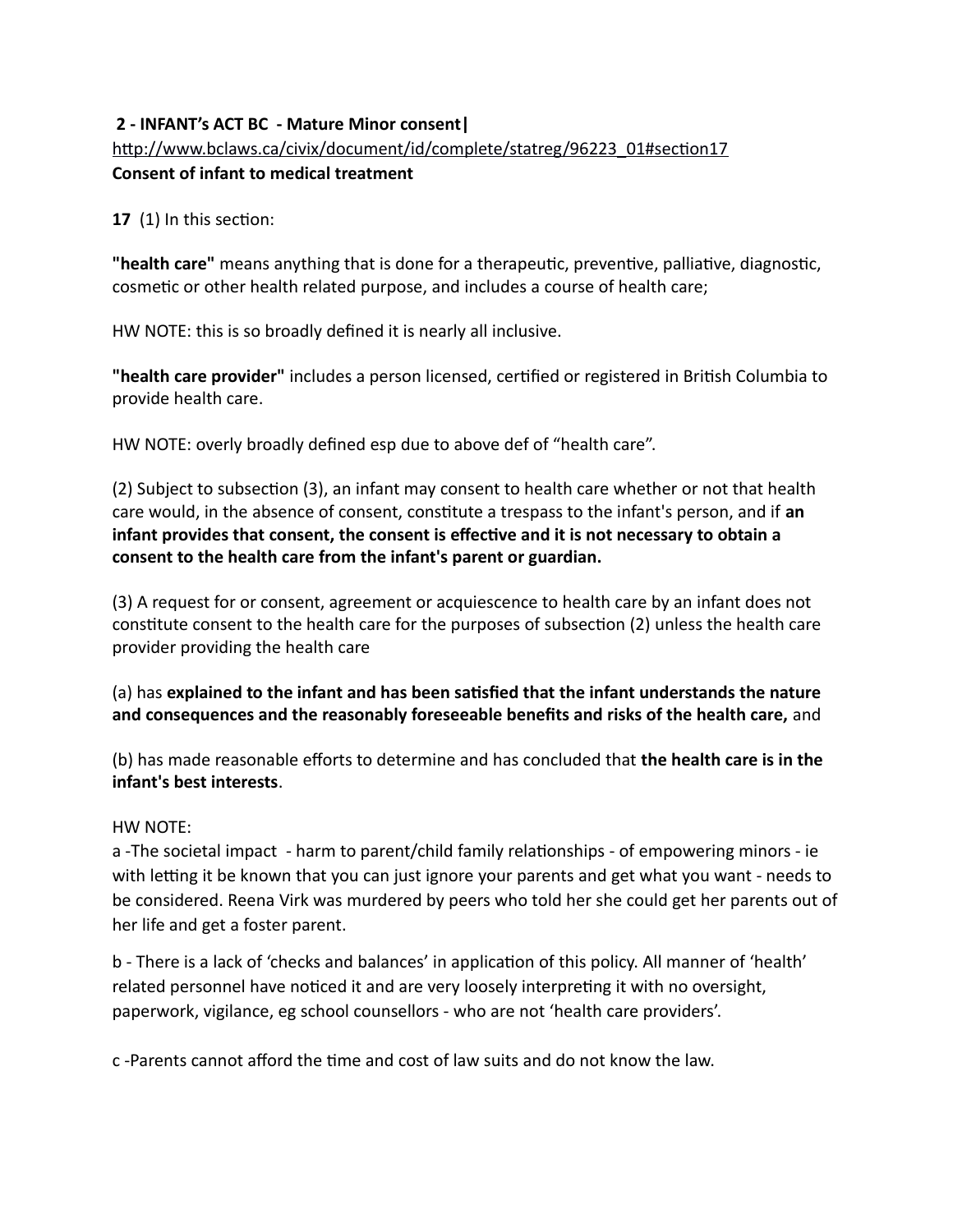d - In all the concern for children's consent and empowerment, minors' wishes are easily overruled by authorities when they want to.

e - the infants is not provided with follow up by the health care provider - ie - their name, contact info, info regarding how to take legal action if something goes wrong as a result of their 'consent'.

f - there is no requirement to document the infant's ability to understand and foresee, or even to obtain their signature. There is no minimum amount of time a health care provider must spend to ascertain the maturity and knowledge of the infant.

g- there is no objective, recorded test to ascertain the minor's maturity or intelligence or comprehension , and the test is not kept on the record.

h- students and parents tell me that the procedure (detailed in the video below) was not applied to them at least in the case of vaccinations at schools.

#### **3 - BC CENTRE FOR DISEASE CONTROL VIDEO ON PROCEDURE to USE TO OBTAIN MATURE MINOR CONSENT** in school vaccine programs

### [http://www.bccdc.ca/imm-](http://www.bccdc.ca/imm-vac/ForHealthProfessionals/InformedConsentVideos/InformedConsentMatureMinor.htm)

[vac/ForHealthProfessionals/InformedConsentVideos/InformedConsentMatureMinor.htm](http://www.bccdc.ca/imm-vac/ForHealthProfessionals/InformedConsentVideos/InformedConsentMatureMinor.htm) HW NOTE: this procedure is not being used though it is supposed to be according to parents and minors who have spoken to me. Health care providers do not take this much time to talk to infants in obtaining consent. They do not ask these questions. etc

#### **4 - BC PARENTAL LIABILITY ACT**

[http://www.bclaws.ca/Recon/document/ID/freeside/00\\_01045\\_01](http://www.bclaws.ca/Recon/document/ID/freeside/00_01045_01) Parents have legal liability for their children's illegal behaviour. ALL GOV'T TYPE CARE PROVIDERS ARE SPECIFICALLY EXEMPTED. See "Definitions" - parent - 'does not include' - f

HW NOTE: Liability = responsibility = need authority. Only parents have legal liability for child so only parents have authority over upbringing, with only justifiable limits.

# **IV - INTERNATIONAL HUMAN RIGHTS AGREEMENTS**

1 - Article 26 - 3 of the **UN Declaration of Universal Human Rights**: parents have a "PRIOR RIGHT" to choose their children's education.

2 - see attached version of the **UN Convention on the Rights of the Child** with my highlights of parent-right/duty related and parent-honouring articles.

3 - see Declaration on the Authority of Parents in Children's Education - see especially the "supplement" which **quotes and LISTS INTERNATIONAL AGREEMENTS** upholding parental authority over education.